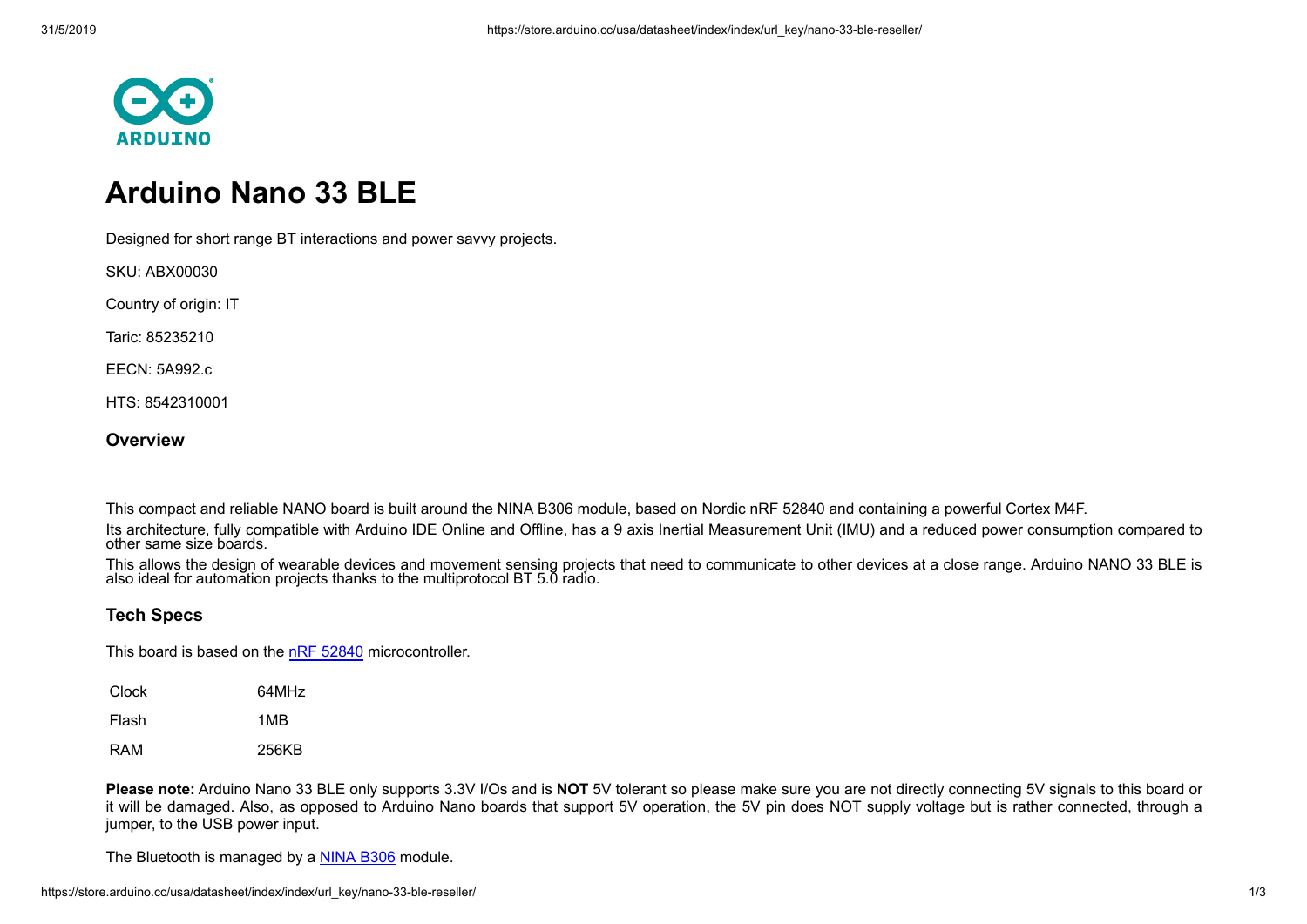The IMU is a **[LSM9DS1](https://www.st.com/resource/en/datasheet/DM00103319.pdf)** and it is managed through I2C.

The board has a two 15 pins connectors - one on each side -, pin to pin compatible with the original Arduino Nano.

|   | Pin Funcion         | Type            | Description                                                                                        |
|---|---------------------|-----------------|----------------------------------------------------------------------------------------------------|
| 1 | D <sub>13</sub>     | Digital         | <b>GPIO</b>                                                                                        |
| 2 | $+3V3$              |                 | Power Out Internally generated power output to external devices                                    |
| 3 | <b>AREF</b>         | Analog          | Analog Reference; can be used as GPIO                                                              |
| 4 | A0/DAC0             | Analog          | ADC in/DAC out; can be used as GPIO                                                                |
| 5 | A <sub>1</sub>      | Analog          | ADC in; can be used as GPIO                                                                        |
| 6 | A2                  | Analog          | ADC in; can be used as GPIO                                                                        |
| 7 | A <sub>3</sub>      | Analog          | ADC in; can be used as GPIO                                                                        |
| 8 | A4/SDA              | Analog          | ADC in; I2C SDA; Can be used as GPIO (*)                                                           |
| 9 | A5/SCL              | Analog          | ADC in; I2C SCL; Can be used as GPIO(*)                                                            |
|   | 10 A6               | Analog          | ADC in; can be used as GPIO                                                                        |
|   | 11 A7               | Analog          | ADC in; can be used as GPIO                                                                        |
|   | 12 V <sub>USB</sub> | Power<br>In/Out | Normally NC; can be connected to $V_{\text{USB}}$ pin of the USB connector by<br>shorting a jumper |
|   | 13 RST              | Digital In      | Active low reset input (duplicate of pin 18)                                                       |
|   | 14 GND              | Power           | Power Ground                                                                                       |
|   | <b>15 VIN</b>       | Power In        | Vin Power input                                                                                    |
|   | 16 TX               | Digital         | USART TX; can be used as GPIO                                                                      |
|   | 17 RX               | Digital         | USART RX; can be used as GPIO                                                                      |
|   | 18 RST              | Digital         | Active low reset input (duplicate of pin 13)                                                       |
|   | 19 GND              | Power           | Power Ground                                                                                       |
|   | 20 D <sub>2</sub>   | <b>Digital</b>  | <b>GPIO</b>                                                                                        |
|   | 21 D3/PWM           | Digital         | GPIO; can be used as PWM                                                                           |
|   | 22 D4               | Digital         | <b>GPIO</b>                                                                                        |
|   | 23 D5/PWM           | Digital         | GPIO; can be used as PWM                                                                           |
|   | 24 D6/PWM           | <b>Digital</b>  | GPIO; can be used as PWM                                                                           |
|   | 25 D7               | Digital         | <b>GPIO</b>                                                                                        |
|   | 26 D8               | Digital         | <b>GPIO</b>                                                                                        |
|   | 27 D9/PWM           | Digital         | GPIO; can be used as PWM                                                                           |
|   | 28 D10/PWM Digital  |                 | GPIO; can be used as PWM                                                                           |
|   | 29 D11/MOSI Digital |                 | SPI MOSI; can be used as GPIO                                                                      |
|   | 30 D12/MISO Digital |                 | SPI MISO; can be used as GPIO                                                                      |
|   |                     |                 |                                                                                                    |